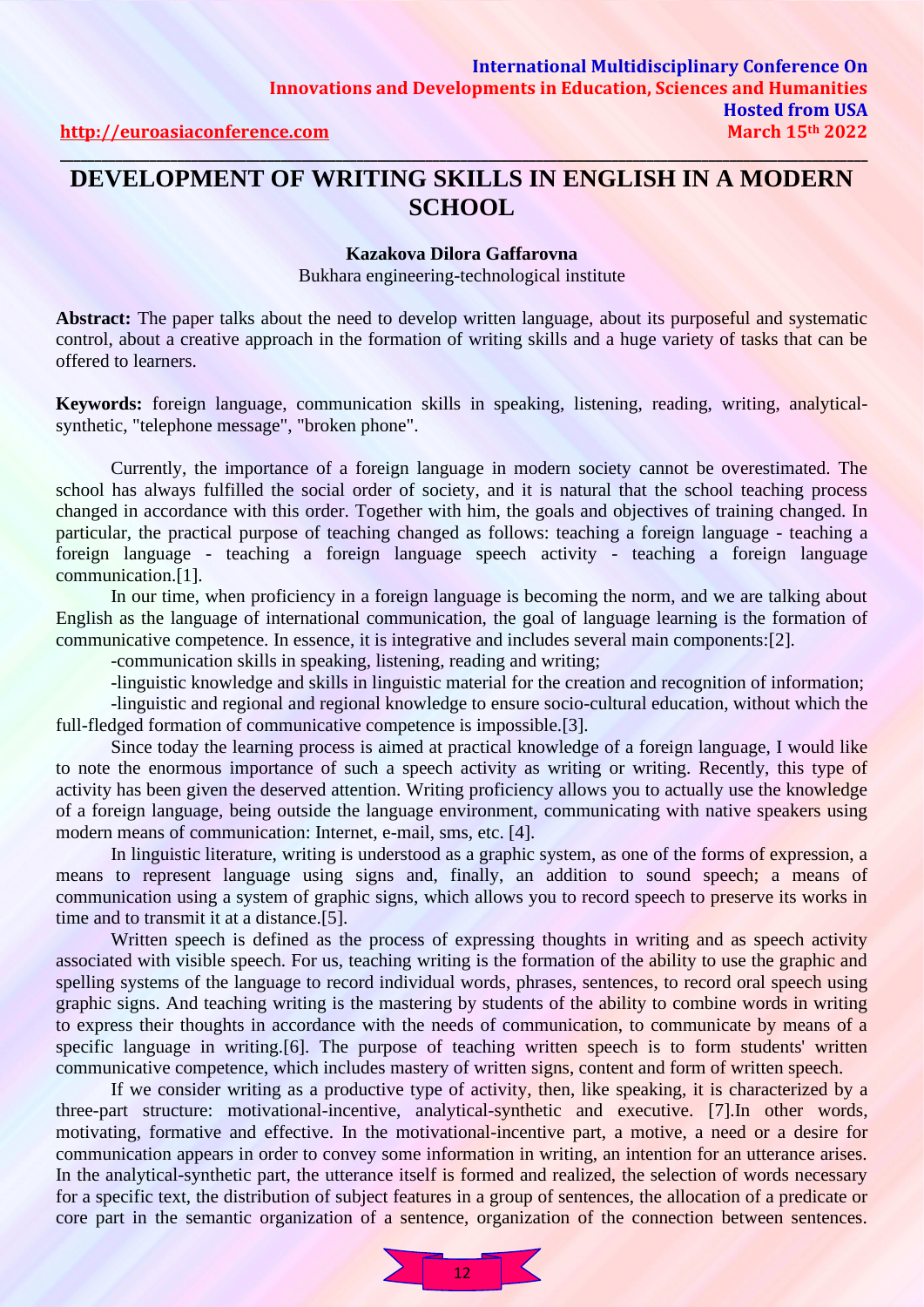### **International Multidisciplinary Conference On Innovations and Developments in Education, Sciences and Humanities Hosted from USA [http://euroasiaconference.com](http://euroasiaconference.com/) March 15th 2022**

## **\_\_\_\_\_\_\_\_\_\_\_\_\_\_\_\_\_\_\_\_\_\_\_\_\_\_\_\_\_\_\_\_\_\_\_\_\_\_\_\_\_\_\_\_\_\_\_\_\_\_\_\_\_\_\_\_\_\_\_\_\_\_\_\_\_\_\_\_\_\_\_\_\_\_\_\_\_\_\_\_\_\_\_\_\_\_\_\_\_\_\_\_\_\_\_\_\_\_\_\_\_\_\_\_\_\_\_\_\_\_\_\_\_\_\_\_\_**

[8].The executive part of written speech as an activity is realized in fixing the product of written speech using the graphic means of the language - written text. We are interested in written speech as an object of mastering the graphic and spelling systems of a foreign language for fixing linguistic and speech material. Writing helps, promotes the development of skills and abilities in speaking and reading, as it is closely related to them.[9].

Psychological data indicate that the basis of written speech is oral speech. Oral speech, and in particular speaking, is linked by writing by the very mechanisms of generating utterances. This can be traced from the intention (what to say) to the selection of the necessary means of language (how to express it, what words are needed and how to combine them in the utterance) and to the implementation of the intention by means of language orally - in speaking or in writing - in writing.[10].

Writing is closely related to reading. They are based on the same graphical language system. When writing, as well as when reading, grapheme-phonemic correspondences are established. They only have a different orientation: when reading from letters to sounds, and when writing from sounds to letters. In other words, when writing is the encoding or encryption of thought with the help of graphic symbols.[11].

Thus, writing is ideal for systematizing the knowledge and skills of students, their self-control and self-correction. Writing is important and influences the way we think and learn, as well as our individual development and our relationships with others. There are 5 reasons for the need for training in this type of activity:[12].

Writing affects the way people think. It helps us to be organized, promotes consistency in mental activity. The letter facilitates our learning. It helps us to select, sort, information and highlight the main thing, to concretize. Writing helps us remember what we are learning. Writing ensures success because it teaches us to think and learn. Writing promotes personal development. Through writing, we learn to reflect, to reflect more deeply our personal experiences.[13]. Writing is a means of communication with the world.

But if you are learning to write you need to know 3 things: how to learn to write, how and what happens during the writing process, and how to critically evaluate your work. Writing should be seen both as a means of teaching a foreign language and as a goal. Writing needs to be taught specifically.[14]. I would like to say a few words about the content of teaching writing, about its constituent components:

1. The linguistic aspect of teaching writing, the mastery of which can provide students with the opportunity to use it as a tool in learning a foreign language. First of all, these are graphics - the totality of all the means of a given writing. English uses Latin script. It exists in two versions: printed and handwritten, which in turn has uppercase and lowercase letters. The next component is spelling or spelling. This is a system of rules for the use of written signs when writing specific words. One of the difficulties of spelling the English language is the discrepancy between the sound of the word and the possible ways of its graphic representation (right and write).[15].

2. The psychological content of teaching writing is the formation of graphic and spelling skills and the ability to use them when performing written assignments. Recording orally assimilated material is seen as an educational activity, the implementation of which helps students in mastering a foreign language. The content of this educational activity is, as is known, the performance of written assignments by schoolchildren of varying degrees of complexity in accordance with the logic of the educational process. Work on the development of the written language of students should begin as early as possible. [16].

3. The methodological aspect of the content of teaching writing includes the mastery by students of techniques that facilitate the assimilation of graphics and spelling of a foreign language and the implementation of written assignments. The letter should also be used as a means of control. It allows you to reveal knowledge of the meaning of words, grammatical forms, the formation of lexical and grammatical skills. As you know, the systematic teaching of writing at school allows the teacher to solve not only educational, but also developmental and educational tasks. In particular, writing is a good tool for developing the self-examination skill, which is so necessary for successful learning activities.[17].

It should be borne in mind that when we talk about writing as an independent form of activity, then we are talking about written speech. The goal of teaching writing in this case is to teach students to write the

 $\overline{13}$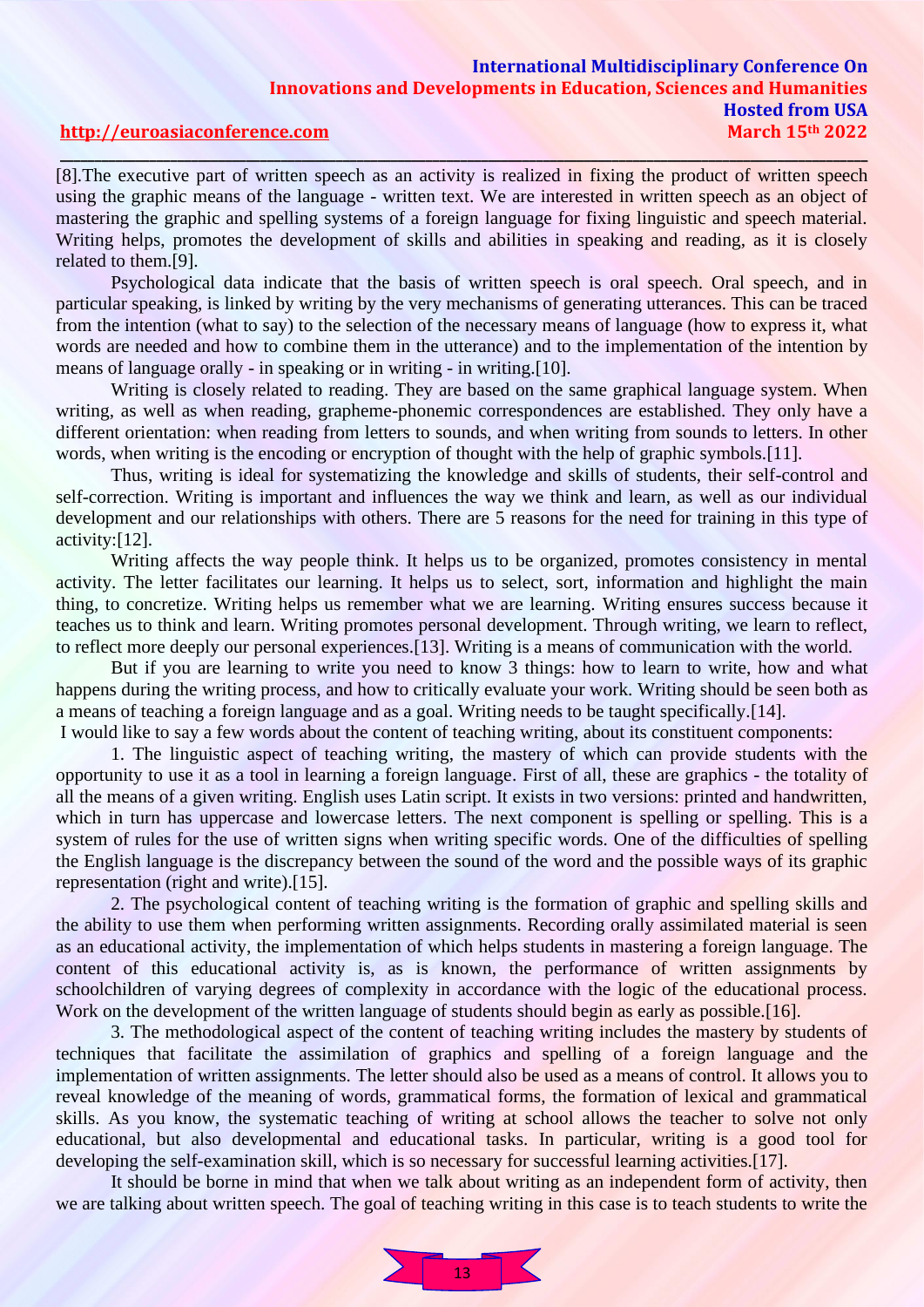### **International Multidisciplinary Conference On Innovations and Developments in Education, Sciences and Humanities Hosted from USA [http://euroasiaconference.com](http://euroasiaconference.com/) March 15th 2022**

## **\_\_\_\_\_\_\_\_\_\_\_\_\_\_\_\_\_\_\_\_\_\_\_\_\_\_\_\_\_\_\_\_\_\_\_\_\_\_\_\_\_\_\_\_\_\_\_\_\_\_\_\_\_\_\_\_\_\_\_\_\_\_\_\_\_\_\_\_\_\_\_\_\_\_\_\_\_\_\_\_\_\_\_\_\_\_\_\_\_\_\_\_\_\_\_\_\_\_\_\_\_\_\_\_\_\_\_\_\_\_\_\_\_\_\_\_\_**

same texts that any educated person can write in their native language. This could be filling out questionnaires, writing various kinds of letters and replies to them, including both official and personal, resume writing, biographies, autobiographies, writing various statements, writing reviews, writing annotations, writing reports, essay writing, essays, writing greeting cards, writing notes and etc.[18].

In such texts, special attention is paid to content and structural organization. However, the letter is not immediately used to solve these problems, at first it solves more specific, minor problems of purely educational value. When teaching vocabulary, grammar, phonetics, it is impossible to do without writing down words, copying structures, rules, etc. When developing listening skills, writing is used to record key information, fill in gaps, and prepare for the perception of information. Writing takes place at all stages of learning a foreign language. Written independent and test papers are widely used in the development of vocabulary and grammar.[19].

Thus, written speech is not just speech, which is translated into graphic symbols, but also an independent writing process with its own rules of grammar and construction of written text, in the product of which we are interested. Within the framework of the communicative approach, written speech is perceived as a social action.[20].

Naturally, at different stages of schooling, the content of teaching writing will be different, but it should be consistent and logical, from simple to complex.

The tasks solved in teaching written speech are associated with creating conditions for mastering the content of teaching written speech.[21].These tasks include the formation in students of the necessary graphic automatisms, speech-thinking skills and the ability to formulate thoughts in accordance with the written style, broadening their horizons, mastering culture and intellectual readiness to create the content of a written work of speech, the formation of authentic ideas about subject content, speech style and graphic form. written text.[22].

The final requirements for teaching written language include the formation in children of the practical ability to use foreign language writing as a means of communication, cognition and creativity.[23].

The path to writing is quite long and far from easy, but if work on its development started at an early stage of learning a foreign language and principles such as consistency and systematicity are observed, then the result will not be long in coming. After all, all and even more so children need, so to speak, material confirmation of their success. In their written work, they will find it, since they clearly see the end result of their activities. If we talk about the stages of training, then the following should be considered: [24].

-Graphics training, spelling training;

-Teaching various forms of writing (writing down the main ideas, key sentences, drawing up a plan, writing out key words, expanding or shortening texts, drawing up abstracts);

-Training in writing various written texts (writing a resume, letters of various nature and purpose, filling out forms, writing articles, reviews of books, films or exhibitions, writing various stories from a picture, about events from his personal life, writing instructions, reports, etc.)

I would like to dwell in more detail on the last two stages and bring to your attention some ideas for the development of written language in children, as well as the formation of their interest in this type of activity in general.

The ability to write well is not some mystical talent available to a limited number of people, but a skill that can and should be mastered. There are 5 factors that influence the writing of a work. It can be opportunity, reason for writing purpose, reason for writing , theme, readers, the writer himself.

Dictation has great opportunities for teaching writing. There are the following types of modern dictations: reproductive, individual creative, paired creative, collective creative. Reproductive dictation is literal dictation to test your listening comprehension and spelling. An individual creative dictation is performed as a written work of speech of no more than 150 words, which is a description of the presented picture, reasoning about the proposed thesis, an answer to the question posed (the main points of the written work of speech are discussed in individual communication with the teacher, and the student should as much as possible take into account the results of this discussion).[25]. Pair or collective creative dictation can take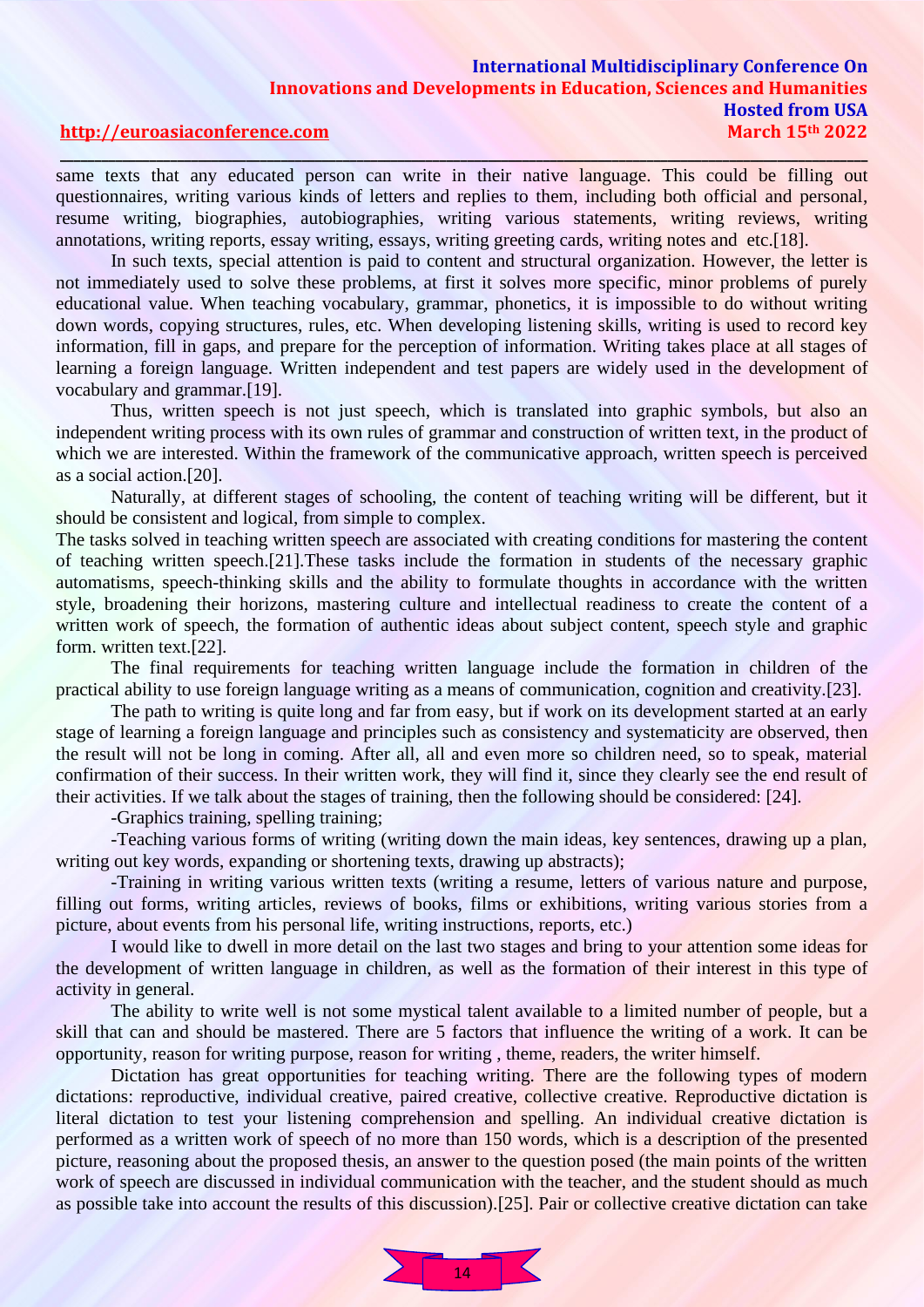### **International Multidisciplinary Conference On Innovations and Developments in Education, Sciences and Humanities Hosted from USA [http://euroasiaconference.com](http://euroasiaconference.com/) March 15th 2022**

# **\_\_\_\_\_\_\_\_\_\_\_\_\_\_\_\_\_\_\_\_\_\_\_\_\_\_\_\_\_\_\_\_\_\_\_\_\_\_\_\_\_\_\_\_\_\_\_\_\_\_\_\_\_\_\_\_\_\_\_\_\_\_\_\_\_\_\_\_\_\_\_\_\_\_\_\_\_\_\_\_\_\_\_\_\_\_\_\_\_\_\_\_\_\_\_\_\_\_\_\_\_\_\_\_\_\_\_\_\_\_\_\_\_\_\_\_\_**

place as follows: two students (two groups of students) are offered randomly pictures illustrating one of the two stories; the student's task is to arrange the pictures in the correct sequence, write a story and dictate to the partner (s); after that, the partners restore the order of each other's pictures and check the correctness of the recorded dictation. For collective creative dictation, students can also draw a picture on the blackboard together (the teacher draws the first element), collectively create a description of this picture and try to write it down in the form of self-dictating as much as possible. Dictation can also take place in the form of drawing up a plan or a summary of what was heard, extracting key words (a given number) from the text, etc. A dictation is possible in the form of a "telephone message" recording, in the form of a game of "broken phone" and etc.

Thus, summing up, I would like to say once again about the need to develop written speech, about its purposeful and systematic control, about a creative approach in the formation of writing skills and in a huge variety of tasks that can be offered to children.

### **References:**

- 1. Leont`ev A.A. "Yazik i rechevaya deyatel`nost` v obshey i pedagogicheskoy , psixologii", Moskva Voronej, 2004, s.309.
- 2. 2.Gal`skova N.D., Gez N.I. Teoriya obucheniya inostrannim yazikam: Lingvodidaktika i metodika: Ucheb. posobie dlya stud. lingv. un-tov i fak. in. yaz. vissh. ped. ucheb. zavedeniy. – M.: Izdatel`skiy sentr «Akademiya», 2004.
- 3. Казакова Дилора Гаффаровна Способ активизации познавательной деятельности учащихся // Достижения науки и образования. 2019. №7 (48). [URL:https://cyberleninka.ru/article/n/sposob](https://cyberleninka.ru/article/n/sposob-aktivizatsii-poznavatelnoy-deyatelnosti-uchaschihsya)[aktivizatsii-poznavatelnoy-deyatelnosti-uchaschihsya.](https://cyberleninka.ru/article/n/sposob-aktivizatsii-poznavatelnoy-deyatelnosti-uchaschihsya)
- 4. Sayitova Komila Hasanovna, Narziyeva Nargiza The advantages of teaching grammar through games // Достижения науки и образования. 2019. №6 (47). URL: [https://cyberleninka.ru/article/n/the-advantages-of-teaching-grammar-through-games.](https://cyberleninka.ru/article/n/the-advantages-of-teaching-grammar-through-games)
- 5. Sayitova Komila Hasanovna The importance of country research material in the development of speech habits // Достижения науки и образования. 2017.  $N\simeq$  5 (18). URL: [https://cyberleninka.ru/article/n/the-importance-of-country-research-material-in-the-development-of](https://cyberleninka.ru/article/n/the-importance-of-country-research-material-in-the-development-of-speech-habits)[speech-habits.](https://cyberleninka.ru/article/n/the-importance-of-country-research-material-in-the-development-of-speech-habits)
- 6. Komila Hasanovna Sayitova, USING TECHNIQUES AND METHODS OF THE CLIL SYSTEM IN THE PROCESS OF TEACHING ENGLISH, Theoretical \& Applied Science},{2020}, volume 83, p.380-382. <https://www.semanticscholar.org/author/Komila-HasanovnaSayitova/1658886432>.
- 7. 7.K.K.Sayitova, Methods of Artistic Translation of Comparisons On the Example of the Story of E. Hemingway Old Man and the Sea [https://archive.org/details/httpswww.ijtsrd.comengineeringother38741methods-of-artistic](https://archive.org/details/httpswww.ijtsrd.comengineeringother38741methods-of-artistic-translation-of-compa)[translation-of-compa.](https://archive.org/details/httpswww.ijtsrd.comengineeringother38741methods-of-artistic-translation-of-compa)
- 8. Курбанова, Ш. Х. (2019). О роли оптимальных переводческих упражнений в процессе обучения иностранному языку. Достижения науки и образования, (7 (48)).[https://cyberleninka.ru/article/n/o-roli-optimalnyh-perevodcheskih-uprazhneniy-v-protsesse](https://cyberleninka.ru/article/n/o-roli-optimalnyh-perevodcheskih-uprazhneniy-v-protsesse-obucheniya-inostrannomu-yazyku/viewer)[obucheniya-inostrannomu-yazyku/viewer](https://cyberleninka.ru/article/n/o-roli-optimalnyh-perevodcheskih-uprazhneniy-v-protsesse-obucheniya-inostrannomu-yazyku/viewer)
- 9. 9.Курбанова, Ш. Х. (2019). Дистанционное обучение как процесс овладения языком. Достижения науки и образования, (7 (48) Курбанова, Ш. Х. (2018). Роль просмотрового чтения при обучении профессионально-ориентированному иностранному языку в вузе. Проблемы педагогики, (2 (34)).[https://cyberleninka.ru/article/n/rol-prosmotrovogo](https://cyberleninka.ru/article/n/rol-prosmotrovogo-chteniya-pri-obuchenii-professionalno-orientirovannomu-inostrannomu-yazyku-v-vuze/viewer)[chteniya-pri-obuchenii-professionalno-orientirovannomu-inostrannomu-yazyku-v-vuze/viewer](https://cyberleninka.ru/article/n/rol-prosmotrovogo-chteniya-pri-obuchenii-professionalno-orientirovannomu-inostrannomu-yazyku-v-vuze/viewer)
- 10. 10.Курбанова, Ш. Х. (2016). The importance of interactive teaching methods. Молодой ученый, (19), 362-364. <https://moluch.ru/archive/123/33806/>.